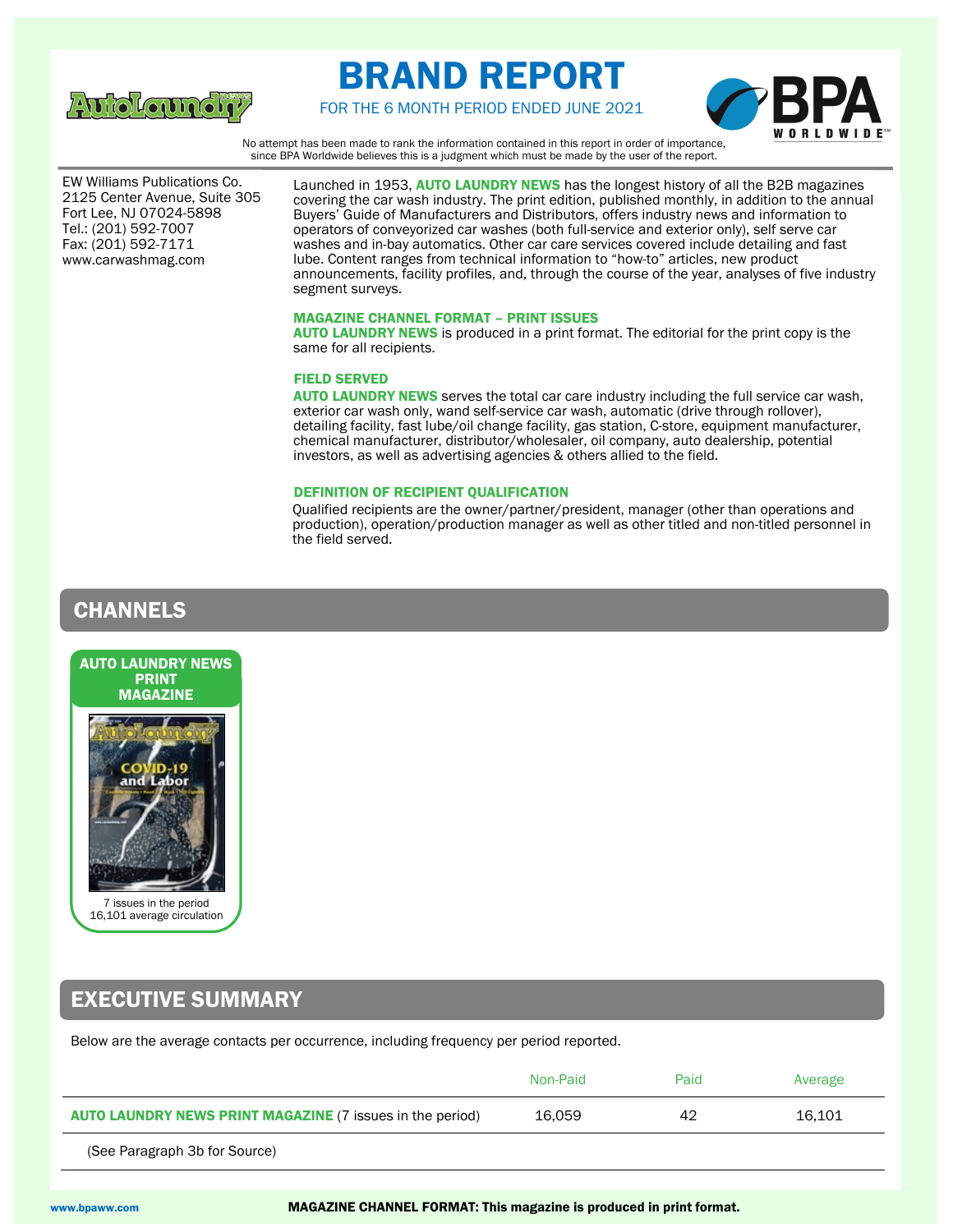## MAGAZINE CHANNEL **Official Publication of: None/Established: 1953/Issues Per Year: 13**

| <b>AVERAGE NON-QUALIFIED CIRCULATION</b>             |        |
|------------------------------------------------------|--------|
| Non-Qualified                                        |        |
| Not Included Elsewhere                               | Copies |
| <b>Other Paid Circulation</b>                        | 30     |
| Advertiser and Agency                                | 774    |
| *Allocated for Trade<br><b>Shows and Conventions</b> | 29     |
| All Other                                            | 373    |
| TOTAL                                                | 1,206  |
| *See Additional Data                                 |        |
|                                                      |        |

| <b>1. AVERAGE OUALIFIED CIRCULATION BREAKOUT FOR PERIOD</b>         |                    |                     |                                              |    |                   |
|---------------------------------------------------------------------|--------------------|---------------------|----------------------------------------------|----|-------------------|
|                                                                     | Total<br>Qualified |                     | Qualified<br>Non-Paid                        |    | Qualified<br>Paid |
| Qualified<br>Circulation                                            |                    |                     | Copies Percent Copies Percent Copies Percent |    |                   |
| Individual                                                          |                    | 16.101 100.0 16.059 | 99.7                                         | 42 | 0.3               |
| Sponsored<br>Individually<br>Addressed                              |                    |                     |                                              |    |                   |
| Membership<br><b>Benefit</b>                                        |                    |                     |                                              |    |                   |
| Multi-Copy Same<br>Addressee                                        |                    |                     |                                              |    |                   |
| Single Copy Sales                                                   |                    |                     |                                              |    |                   |
| <b>TOTAL</b><br>QUALIFIED 16,101 100.0 16,059<br><b>CIRCULATION</b> |                    |                     | 99.7                                         | 42 | 0.3               |

### 2. QUALIFIED CIRCULATION BY ISSUES FOR PERIOD

| <b>2021 Issue</b>   | Total<br>Qualified |
|---------------------|--------------------|
| January             | 16,025             |
| February            | 16,025             |
| March               | 16,025             |
| April               | 16,020             |
| May                 | 16,218             |
| <b>Buyers Guide</b> | 16,218             |
| June                | 16,178             |
|                     |                    |

## 3a. BUSINESS/OCCUPATION BREAKOUT OF QUALIFIED CIRCULATION FOR ISSUE OF MAY 2021 This issue is 0.8% or 136 copies above the average of the other 6 issues reported in Paragraph 2.

| Business and Industry                             | Total<br>Qualified       | Percent<br>of Total | Owner/Partner/<br>President | Manager<br>(Other than<br>Operations/<br>Production) | Operations/<br>Production<br>Manager | <b>Other Titled</b>      | Non-Titled |
|---------------------------------------------------|--------------------------|---------------------|-----------------------------|------------------------------------------------------|--------------------------------------|--------------------------|------------|
| <b>Full Service Car Wash</b>                      | 5,075                    | 31.3                | 2,506                       | 1,785                                                | 779                                  | 5                        |            |
| Exterior Car Wash Only                            | 1,434                    | 8.8                 | 710                         | 479                                                  | 243                                  | 2                        |            |
| Wand Self-Service Car Wash                        | 2,524                    | 15.6                | 1,332                       | 796                                                  | 390                                  | 6                        |            |
| Automatic (Drive through Rollover)                | 2,143                    | 13.2                | 880                         | 854                                                  | 407                                  | $\overline{2}$           |            |
| Detailing                                         | 3,031                    | 18.7                | 2,015                       | 602                                                  | 413                                  | $\mathbf{1}$             |            |
| Fast Lube/Oil Change                              | 1,690                    | 10.4                | 739                         | 625                                                  | 326                                  | ٠                        |            |
| <b>Gas Station</b>                                | 188                      | 1.2                 | 70                          | 85                                                   | 33                                   | $\overline{\phantom{a}}$ |            |
| Manufacturer, including Equipment and<br>Chemical | 39                       | 0.2                 | 20                          | 12                                                   | 3                                    | 4                        |            |
| C-Store                                           | 35                       | 0.2                 | 19                          | 8                                                    | 6                                    | $\overline{2}$           |            |
| Distributor/Wholesaler                            | 27                       | 0.2                 | 14                          | 8                                                    | 1                                    | 4                        |            |
| Oil Company                                       | 10                       | 0.1                 | $\overline{4}$              | 3                                                    | $\overline{2}$                       | $\mathbf{1}$             |            |
| Auto Dealership                                   | 20                       | 0.1                 | 12                          | 6                                                    | 1                                    | 1                        |            |
| <b>Potential Investor</b>                         | $\overline{2}$           |                     | $\mathbf{1}$                | $\mathbf{1}$                                         | $\overline{\phantom{a}}$             | $\overline{\phantom{a}}$ |            |
| <b>Advertising Agency</b>                         | $\sim$                   |                     |                             |                                                      |                                      |                          |            |
| Others Allied to the Field                        | $\overline{\phantom{a}}$ |                     | $\overline{\phantom{a}}$    | ٠                                                    | ٠                                    | ٠                        |            |
| <b>TOTAL QUALIFIED CIRCULATION</b>                | 16,218                   | 100.0               | 8,322                       | 5,264                                                | 2,604                                | 28                       |            |
| <b>PERCENT</b>                                    | 100.0                    |                     | 51.3                        | 32.5                                                 | 16.0                                 | 0.2                      |            |

| 3b. QUALIFICATION SOURCE BREAKOUT OF QUALIFIED CIRCULATION FOR ISSUE OF MAY 2021                                                                                                  |                          |                          |                          |                          |                          |  |
|-----------------------------------------------------------------------------------------------------------------------------------------------------------------------------------|--------------------------|--------------------------|--------------------------|--------------------------|--------------------------|--|
|                                                                                                                                                                                   |                          | <b>Qualified Within</b>  |                          |                          |                          |  |
| <b>Qualification Source</b>                                                                                                                                                       | 1 Year                   | 2 Years                  | 3 Years                  | Total<br>Qualified       | Percent                  |  |
| Direct Request:                                                                                                                                                                   | 12,693                   | 3.427                    | 71                       | 16.191                   | 99.8                     |  |
| Request from recipient's company:<br>ш.                                                                                                                                           | 24                       | 3                        | $\overline{\phantom{a}}$ | 27                       | 0.2                      |  |
| Membership Benefit:<br>III.                                                                                                                                                       | $\overline{\phantom{a}}$ | $\overline{\phantom{a}}$ | $\overline{\phantom{a}}$ | $\overline{a}$           |                          |  |
| IV. Communication (other than request):                                                                                                                                           | ٠                        | ۰                        | ٠                        | $\overline{\phantom{a}}$ |                          |  |
| V. Sources other than above, including: Association rosters and<br>directories; Business directories; Manufacturer's, distributor's<br>and wholesaler's lists; and Other sources: |                          |                          |                          |                          | $\overline{\phantom{a}}$ |  |
| VI. Single Copy Sales:                                                                                                                                                            | $\overline{\phantom{a}}$ | ۰                        | $\overline{a}$           | $\overline{\phantom{a}}$ |                          |  |
| <b>TOTAL OUALIFIED CIRCULATION</b>                                                                                                                                                | 12.717                   | 3.430                    | 71                       | 16.218                   | 100.0                    |  |
| <b>PERCENT</b>                                                                                                                                                                    | 78.4                     | 21.2                     | 0.4                      | 100.0                    |                          |  |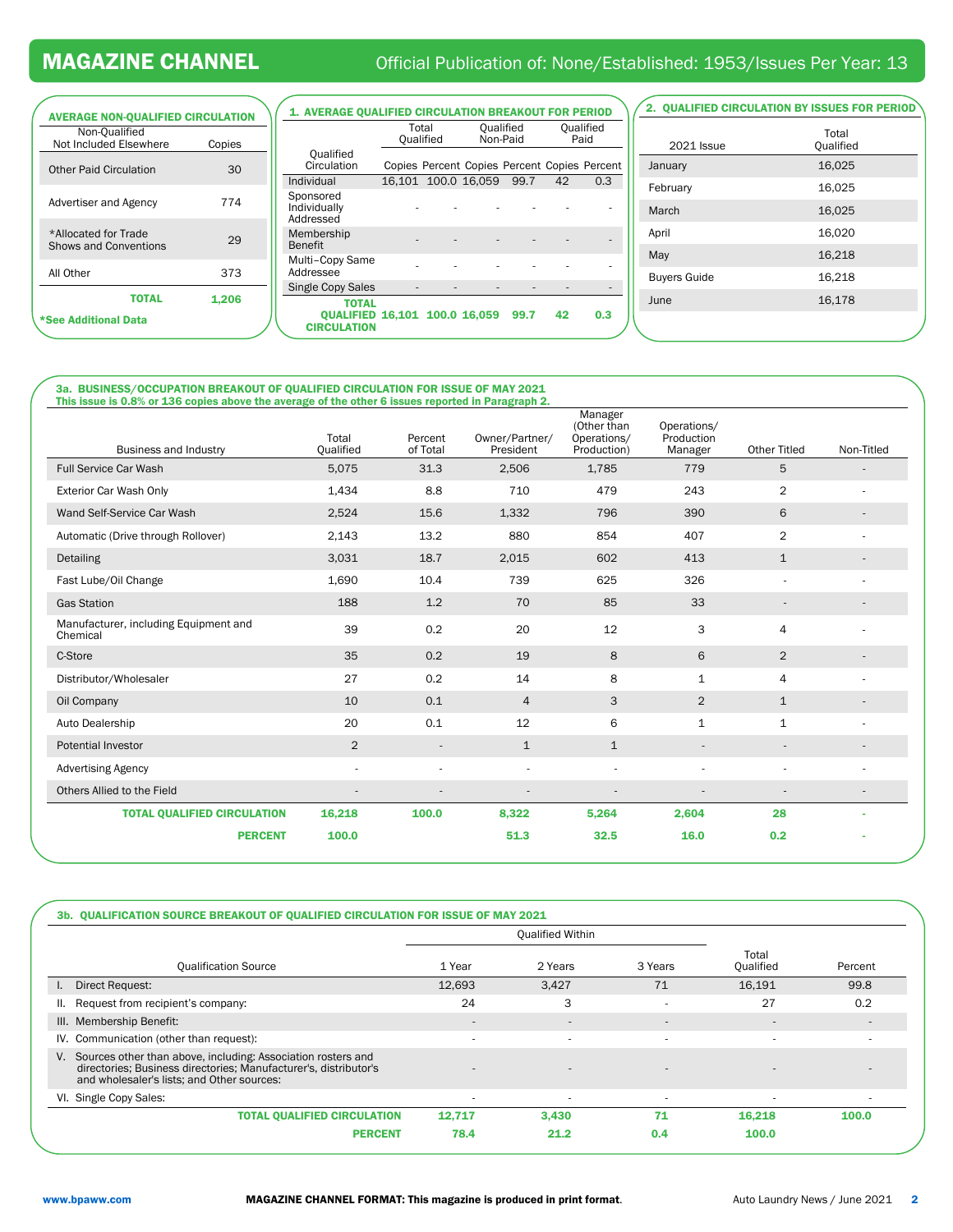#### AVERAGE ANNUAL AUDITED QUALIFIED CIRCULATION AND CURRENT UNAUDITED BRAND REPORTS

|                                                                       | <b>Audited Data</b>            | <b>Audited Data</b>    | <b>Audited Data</b>            | <b>Audited Data</b>    | <b>Circulation Claim</b>          | Circulation Claim         |
|-----------------------------------------------------------------------|--------------------------------|------------------------|--------------------------------|------------------------|-----------------------------------|---------------------------|
| 6-Month Period Ended:                                                 | <b>July - December</b><br>2018 | January – June<br>2019 | <b>July - December</b><br>2019 | January – June<br>2020 | <b>July - December</b><br>$2020*$ | January – June<br>$2021*$ |
| Total Audit Average Qualified:                                        | 16,026                         | 16.064                 | 16.025                         | 16.055                 | 16.025                            | 16,101                    |
| <b>Qualified Non-Paid:</b>                                            | 15.948                         | 15.996                 | 15.998                         | 16.022                 | 15.957                            | 16,059                    |
| <b>Qualified Paid:</b>                                                | 78                             | 68                     | 27                             | 33                     | 68                                | 42                        |
| Post Expire Copies included in<br><b>Total Qualified Circulation:</b> | $**NC$                         | $**NC$                 | $**NC$                         | $**NC$                 | $*$ NC                            | $**NC$                    |
| Average Annual Order Price:                                           | \$55.70                        | \$55.35                | \$61.89                        | \$57.09                | \$55.28                           | \$54.74                   |

\*NOTE: July 2020 – June 2021 data is unaudited. With each successive period, new data will be added until six 6-month periods are displayed. \*\*NC = None Claimed.

### GEOGRAPHICAL BREAKOUT OF QUALIFIED CIRCULATION FOR ISSUE OF MAY 2021

| <b>State</b>            | <b>Total Qualified</b> | Percent | <b>State</b>                       | <b>Total Qualified</b> | Percent |
|-------------------------|------------------------|---------|------------------------------------|------------------------|---------|
| Maine                   | 88                     |         | Kentucky                           | 209                    |         |
| New Hampshire           | 88                     |         | Tennessee                          | 317                    |         |
| Vermont                 | 45                     |         | Alabama                            | 223                    |         |
| Massachusetts           | 304                    |         | Mississippi                        | 129                    |         |
| Rhode Island            | 60                     |         | <b>EAST SO. CENTRAL</b>            | 878                    | 5.4     |
| Connecticut             | 229                    |         | Arkansas                           | 132                    |         |
| <b>NEW ENGLAND</b>      | 814                    | 5.0     | Louisiana                          | 175                    |         |
| New York                | 480                    |         | Oklahoma                           | 178                    |         |
| New Jersey              | 391                    |         | Texas                              | 1,203                  |         |
| Pennsylvania            | 615                    |         | <b>WEST SO. CENTRAL</b>            | 1,688                  | 10.4    |
| <b>MIDDLE ATLANTIC</b>  | 1,486                  | 9.2     | Montana                            | 108                    |         |
| Ohio                    | 624                    |         | Idaho                              | 100                    |         |
| Indiana                 | 326                    |         | Wyoming                            | 49                     |         |
| Illinois                | 651                    |         | Colorado                           | 299                    |         |
| Michigan                | 672                    |         | New Mexico                         | 97                     |         |
| Wisconsin               | 448                    |         | Arizona                            | 185                    |         |
| EAST NO. CENTRAL        | 2,721                  | 16.8    | Utah                               | 137                    |         |
| Minnesota               | 413                    |         | Nevada                             | 111                    |         |
| lowa                    | 175                    |         | <b>MOUNTAIN</b>                    | 1,086                  | 6.7     |
| Missouri                | 377                    |         | Alaska                             | 19                     |         |
| North Dakota            | 108                    |         | Washington                         | 250                    |         |
| South Dakota            | 50                     |         | Oregon                             | 206                    |         |
| Nebraska                | 136                    |         | California                         | 1,418                  |         |
| Kansas                  | 173                    |         | Hawaii                             | 12                     |         |
| <b>WEST NO. CENTRAL</b> | 1,432                  | 8.8     | <b>PACIFIC</b>                     | 1,905                  | 11.7    |
| Delaware                | 56                     |         | <b>UNITED STATES</b>               | 14,664                 | 90.4    |
| Maryland                | 254                    |         | <b>U.S. Territories</b>            | $\mathbf{1}$           |         |
| Washington, DC          | 6                      |         | Canada                             | 1,553                  |         |
| Virginia                | 368                    |         | Mexico                             |                        |         |
| West Virginia           | 82                     |         | Other International                |                        |         |
| North Carolina          | 501                    |         | APO/FPO                            |                        |         |
| South Carolina          | 260                    |         |                                    |                        |         |
| Georgia                 | 391                    |         |                                    |                        |         |
| Florida                 | 736                    |         | <b>TOTAL QUALIFIED CIRCULATION</b> | 16,218                 | 100.0   |
| <b>SOUTH ATLANTIC</b>   | 2,654                  | 16.4    |                                    |                        |         |



www.bpaww.com MAGAZINE CHANNEL FORMAT: This magazine is produced in print format. Auto Laundry News / June 2021 3